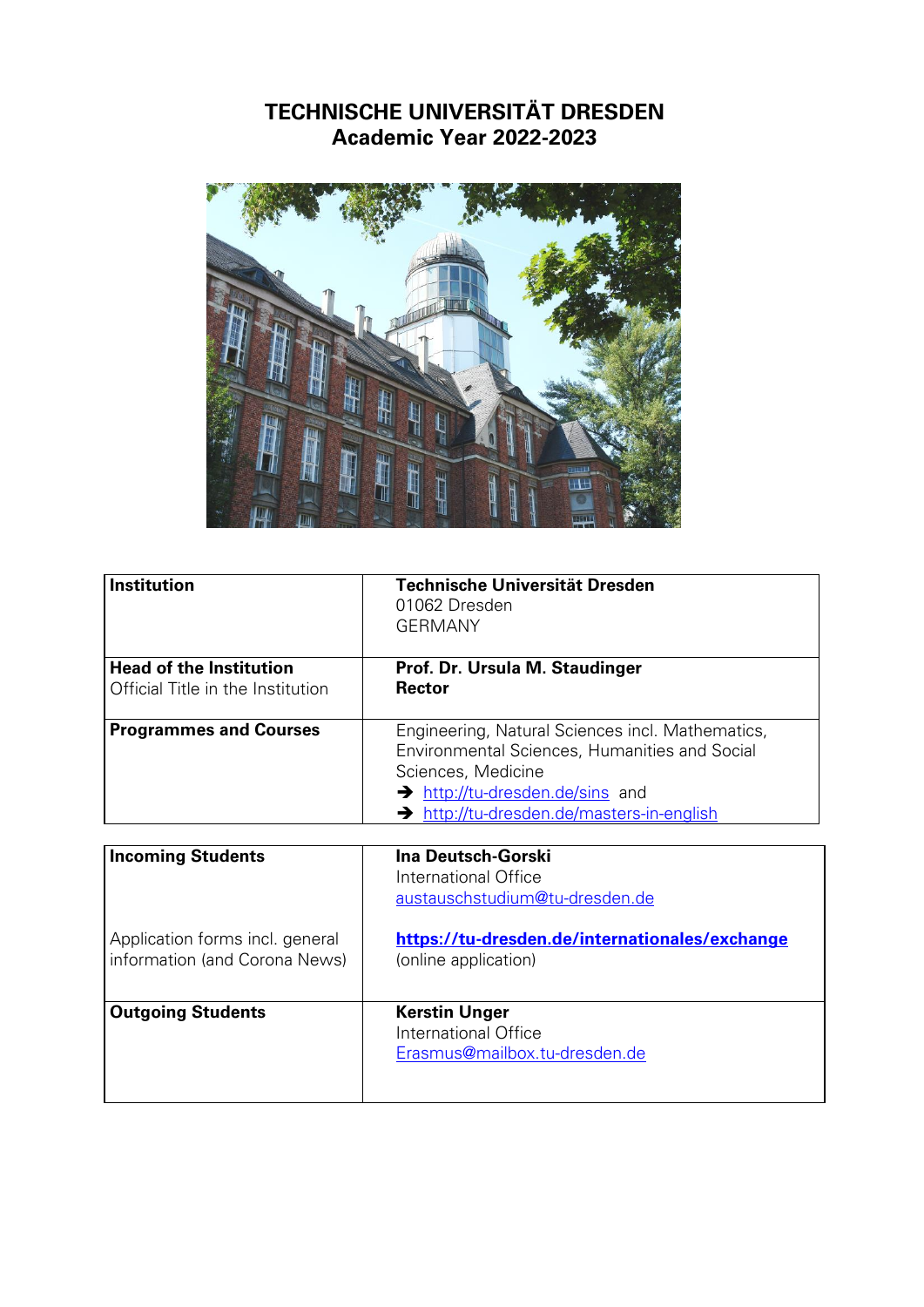| <b>Institutional ERASMUS</b><br><b>Coordinator</b>   | <b>Sandy Eisenlöffel</b><br>International Office<br>sandy.eisenloeffel@tu-dresden.de<br>Academic Calendar 2022-2023 |
|------------------------------------------------------|---------------------------------------------------------------------------------------------------------------------|
| <b>Winter Semester:</b><br>Teaching period/classes : | 1 October – 31 March<br>10 October – 4 February (15 weeks of teaching)<br>following period reserved for exams       |
| Christmas break:                                     | 21 December – 3 January                                                                                             |
| <b>Summer Semester:</b>                              | 1 April – 30 September                                                                                              |
| Teaching period/classes:                             | 3 April – 15 July (15 weeks)                                                                                        |
|                                                      | following period reserved for exams                                                                                 |
| <b>Application Deadlines:</b>                        | <b>15 June</b> for the winter semester<br><b>15 January</b> for the summer semester                                 |

| <b>Language Information</b>        |                                                                                                                                                                                                 |
|------------------------------------|-------------------------------------------------------------------------------------------------------------------------------------------------------------------------------------------------|
| <b>Language of Instruction</b>     | German<br>(English – only in certain master's programmes)                                                                                                                                       |
| <b>Language Requirements</b>       | Good command of <b>German</b> / at least intermediate (B1)<br>or good command of English / at least intermediate (B1)<br>(only applicable in case courses are offered in English)               |
| <b>Preparatory Language Course</b> | Yes, approximately costs 350 – 700 EUR<br>September (2 to 4 weeks), March (2 to 4 weeks)                                                                                                        |
| <b>Contact:</b>                    | TUDIAS Institute of Advanced Studies GmbH<br>Sprachschule/Studienkolleg<br>Freiberger Straße 37 - 01067 Dresden<br>Tel: +49 351 40 470 250<br>Fax: +49 351 40 470 210<br>http://idfsk.tudias.de |